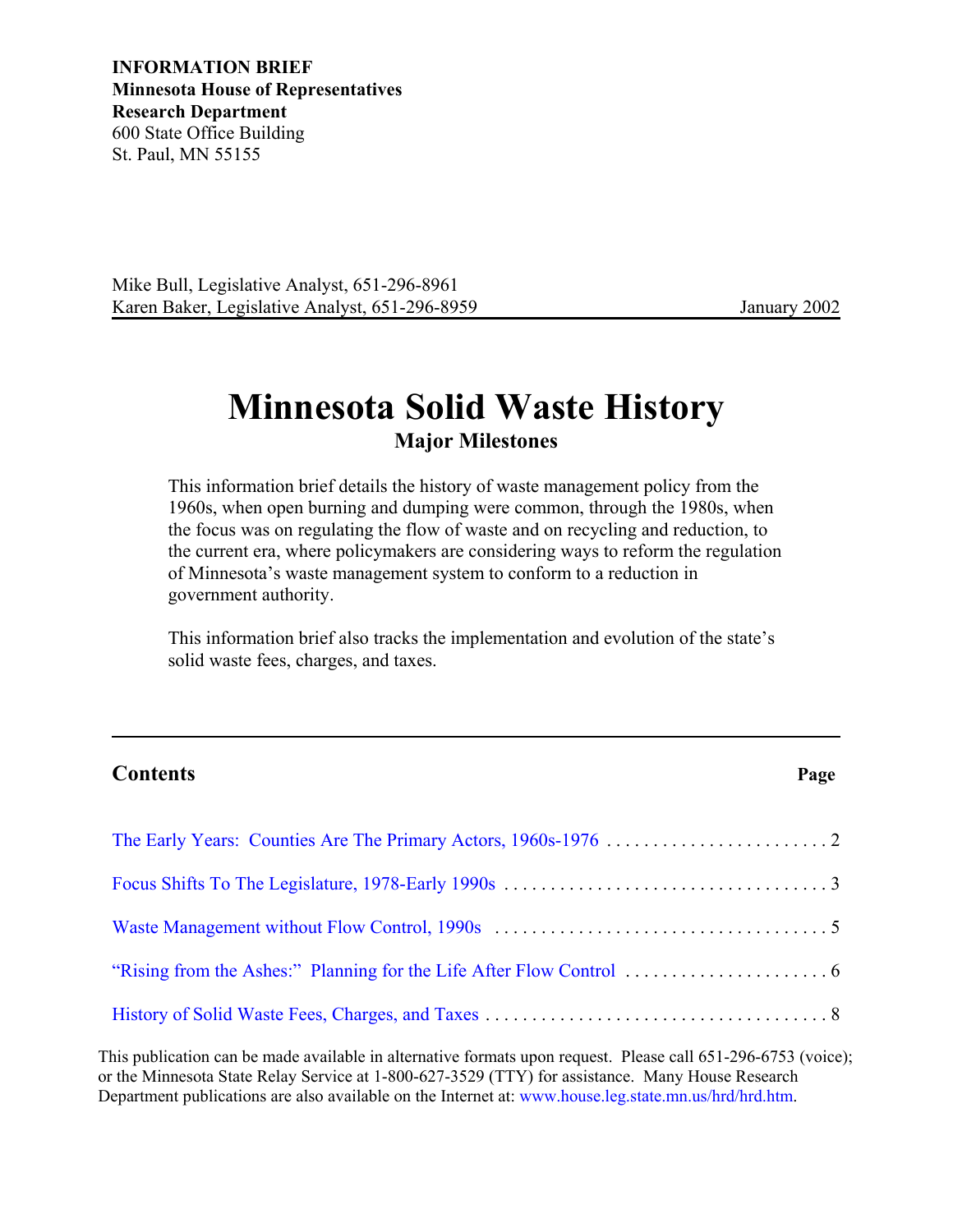# <span id="page-1-0"></span>**The Early Years: Counties Are The Primary Actors, 1960s-1976**

#### **1960s – Dumps and Burn Barrels**

- < Open burning and open dumping were the most common forms of waste management for municipal solid waste (MSW).
- < Numerous private and municipal dumps (1,500+)

### **1967 – Metropolitan Council and Minnesota Pollution Control Agency (MPCA) Created**

- < MPCA charged with developing rules and programs to protect air and water quality, and granted authority to oversee waste management.
- < Solid waste management was a charter responsibility of the Met Council.

### **1969-71 – Numerous Solid Waste Management Provisions Enacted and Rules Promulgated**

- < Individual counties (e.g. Blue Earth, Olmsted, and Wright counties) granted authority to manage solid waste within the county.
- < Prohibited open burning of garbage, as a general rule.
- < Established state solid waste permitting process.
- < Landfill requirements upgraded.
- < Sanitary landfill developments encouraged.
	- Open dumps were closed and sanitary landfills were established using county solid waste plans as a tool.
	- MPCA promulgated solid waste rules requiring disposal facilities to obtain permits and meet basic design and operational standards.
	- The landfills were mainly focused on controlling nuisance conditions associated with the operation of open dumps (litter, insects, rodent control).
- < First Metropolitan Regional Solid Waste Plan implemented.
	- Sanitary landfills emphasized.
	- Criteria adopted for selecting new landfill and transfer sites.
	- Thirteen landfills managed 90 percent of the region's municipal solid waste (MSW).
	- By 1973, about 1,500 operating dumps were replaced by 135 permitted sanitary landfills.
- < County Solid Waste Management Act
	- Empowered counties in Greater Minnesota to conduct solid waste management programs. (Metro area counties in 1975.)
	- Provided legal and operational tools for counties.
	- Metro area counties required to plan for solid waste management.
	- Repealed numerous single-county provisions enacted in1969-1971.

#### **1973 – Recycling Legislation Enacted**

- < Established state policy of encouraging waste reduction and waste recycling and resource recovery.
- < Granted authority and responsibility to the MPCA to promote waste reduction, recycling, and resource recovery.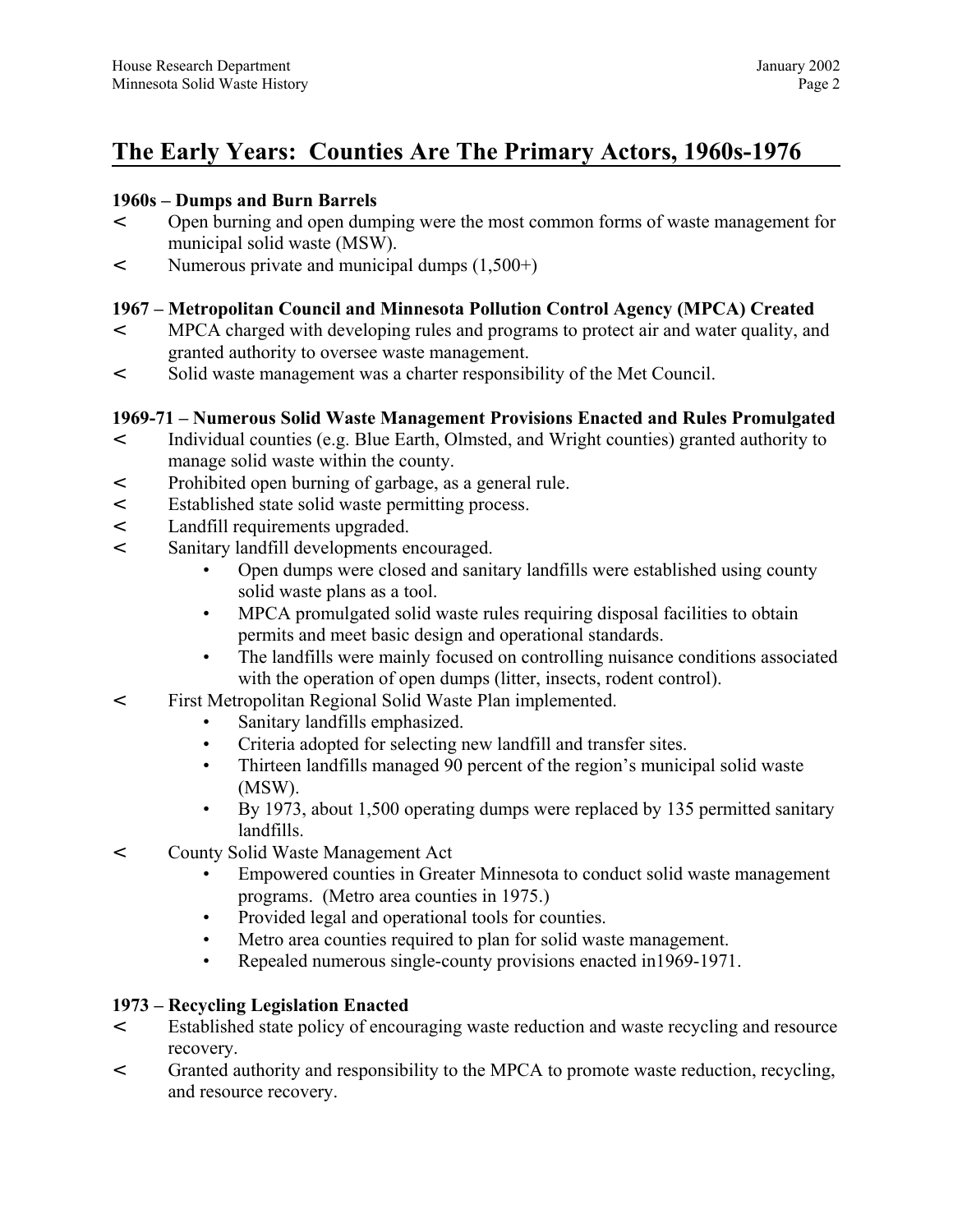<span id="page-2-0"></span>< Established grant programs to promote recycling, conservation, and resource recovery.

#### **1976 – Federal Resource Conservation and Recovery Act (RCRA) Enacted**

- < Formed a federal solid waste hierarchy with an emphasis on recycling, resource conservation, and resource recovery.
	- < Subtitle D required solid waste planning and new regulations for landfills.
	- < Federal government offered grants to states for solid waste planning and alternatives to disposal alternatives.

# **Focus Shifts To The Legislature, 1978-Early 1990s**

### **1978-80 – Joint Minnesota Legislative Committee on Solid and Hazardous Waste Formed**

- < Formation of the committee was a response to failed siting processes and a failure to implement recycling and resource recovery programs.
- < Held committee hearings around the state and developed legislation for the 1980 session.
- < Second Metro Region Solid Waste Plan implemented.
	- Hierarchy of waste management established.
	- Resource recovery and recycling emphasized.
	- Counties required to site landfills.
	- Met Council given Environmental Impact Statement (EIS) review responsibilities for waste facilities in region.
	- Served as outline for the 1980 legislation.

### **1980 – Minnesota Waste Management Act Enacted**

- < Established state waste management hierarchy (emphasizing "resource recovery" waste combustion, composting, and recycling over land disposal).
- < Created landfill siting process and solid waste planning responsibilities.
- < Solid waste abatement planning required in metropolitan area waste assurance provided (i.e., designation or flow control).
- < Waste Management Board created and given solid and hazardous waste responsibilities.
- < Provided grants to MPCA for solid waste planning and new technology for resource recovery.
- < Legislative Commission on Waste Management created.

### **1982-1984 – Development of Recycling and Resource Recovery**

- < First resource recovery facility opened (1982). Ultimately 15 mass burn and refusederived fuel facilities. (No new facilities in 1990s and five facilities have closed.)
- < Initial development of recycling and public education initiatives
- < Solid waste plans required to contain more information and be approved by the MPCA.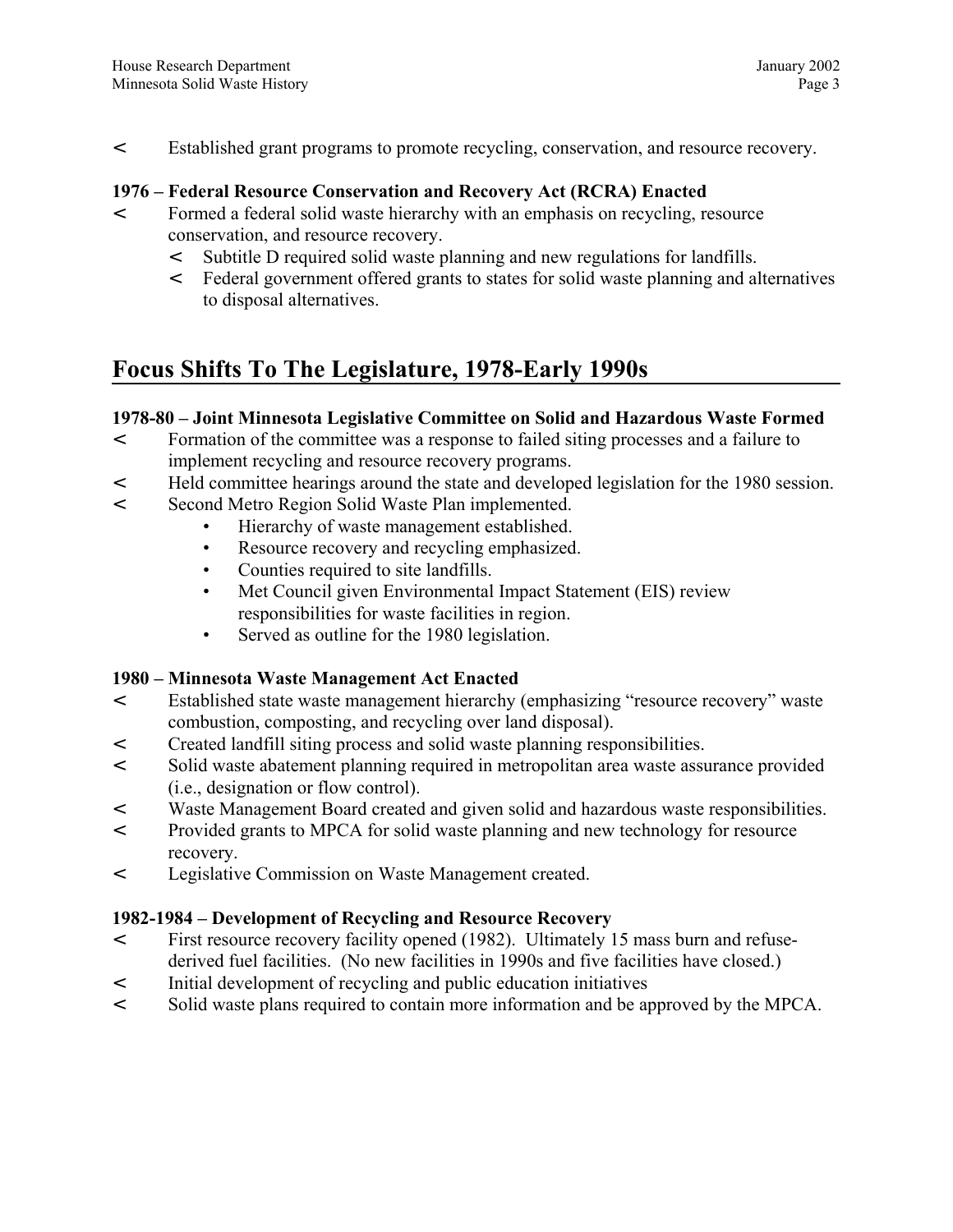- < Landfill "Certificate of Need" legislation (enacted in 1982 for metro area, 1984 for Greater Minnesota).
	- No new mixed municipal solid waste disposal capacity without a determination that the capacity is needed.
	- Need certified only if there are no feasible and prudent alternatives, including waste reduction, recycling, and resource recovery.

### **1985 – Solid Waste Rules Adopted**

- < MPCA county solid waste planning rules adopted.
- < Also, legislation passed to prohibit unprocessed metro area waste from being disposed in landfills after January 1, 1990. [Minn. Stat. § 473.848.](http://www.revisor.leg.state.mn.us/stats/473/848.html)

#### **Late 1980s – Various Refinements**

- < Waste tires cannot be disposed in the land. [Minn. Stat. § 115A.904.](http://www.revisor.leg.state.mn.us/stats/115A/904.html)
- < Source-separated recyclable materials may not be accepted at public resource recovery facilities. [Minn. Stat. § 115A.95.](http://www.revisor.leg.state.mn.us/stats/115A/95.html)
- < Third Metropolitan Region Solid Waste Plan Implemented
	- Sets waste abatement goals based on hierarchy (80 percent processing; 20 percent reduction/recycling, market development, and public education)

#### **1987-1989 – Solid Waste Responsibilities Divided**

- < County solid waste master plans approved (by Metropolitan Council for metropolitan region; Waste Management Board (WMB) for greater Minnesota).
	- < Greater regional awareness of solid waste problems
	- < WMB assumed responsibility for planning and issuing Certificates of Need for landfill capacity.
	- < MPCA promulgated new landfill siting criteria, design standards, closure/post closure, and financial assurance requirements.
		- New rule requirements for liners, leachate collection systems, ground water monitoring, and financial assurance increased operating costs for MSW landfill about 50 percent of operating landfills closed by 1990 (55 still in operation).
		- MPCA streamlined permit-by-rule for recycling, yard waste, transfer, and demolition facilities.

### **1989 – Select Committee on Recycling and the Environment (SCORE)**

- < Set county recycling goals and mandated recycling programs
- < Office of Waste Management (OWM) replaced Waste Management Board.
- < Required development of county household hazardous waste management programs.

#### **1989-1992 – Various Items**

- < Pollution Prevention Act
	- Required industries to prepare plans and progress reports for submission to the MPCA and the OWM.
	- Provided for financial and technical assistance from the MPCA and OWM on pollution prevention methods.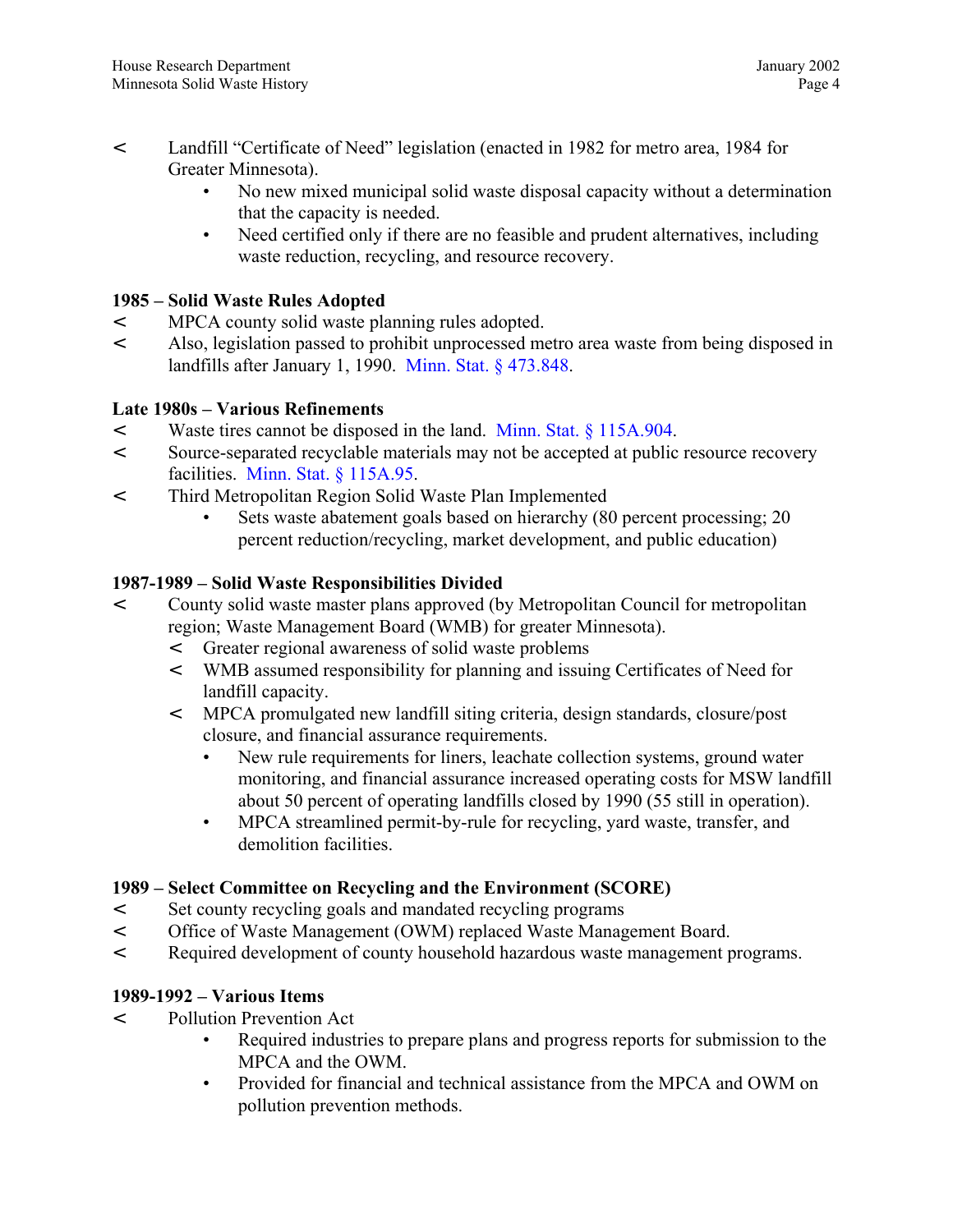- <span id="page-4-0"></span>< Swim Club
	- Metro counties created the Solid Waste Management Coordinating Board (SWMCB or "Swim Club").
- < Fourth Metropolitan Regional Solid Waste Plan Implemented.
	- Established goal of 35 percent recycling by 1993 (50 percent by 2000).
	- Emphasized toxics reduction; reduced dependence on landfilling.
	- Greater responsibility on generators to recycle and reduce waste.
	- < Mercury Reduction
		- Required removal and recycling of specific items containing mercury.

# **Enactment of Bans on Various Materials in Municipal Solid Waste**

- < Waste tires (1985)
- < Batteries and motor oil (1988)
- < Yard waste (1990 in metro area; 1992 in greater Minnesota)
- < Major appliances (1990)
- < Certain dry cell batteries (1990)
- < Rechargeable batteries (1991)
- < Various mercury-containing thermostats and equipment (1992)
- < Fluorescent tubes (1993)
- < Additional motor vehicle fluids (1994)
- < Telephone directories (1994)

# **Waste Management without Flow Control, 1990s**

### **1990s – Federal Court "Flow Control" Decisions**

- < 1992 Faribault and Martin Counties waste designation ("flow control") ordinance overturned as unduly interfering with the flow of interstate commerce.
- < 1994 U.S. Supreme Court *Carbone* decision overturns the general practice of interstate flow control nationally.
	- < 1995 "Environmentally Inferior Facilities" statute struck down (see description on the next page).
	- < These decisions limited government's ability to regulate management of waste or to direct waste to resource recovery facilities.
	- < As a result, waste increasingly went to less-expensive out-of-state landfills. Local governments responded by subsidizing tipping fees at public resource recovery facilities to make them more competitive with out-of-state landfills.
	- < Recycling rates plateaued (goals met but additional progress difficult); recycling dependent on subsidies. Some resource recovery capacity lost.

# **1994 – Landfill Cleanup Act**

- < Created Closed Landfill Program, a state program to pay for long-term costs of permitted sanitary landfills that voluntarily closed before the 1994 deadlines.
- < Perpetual custody of 106 landfills transferred to state to reduce liability risks for landfill owner/operators.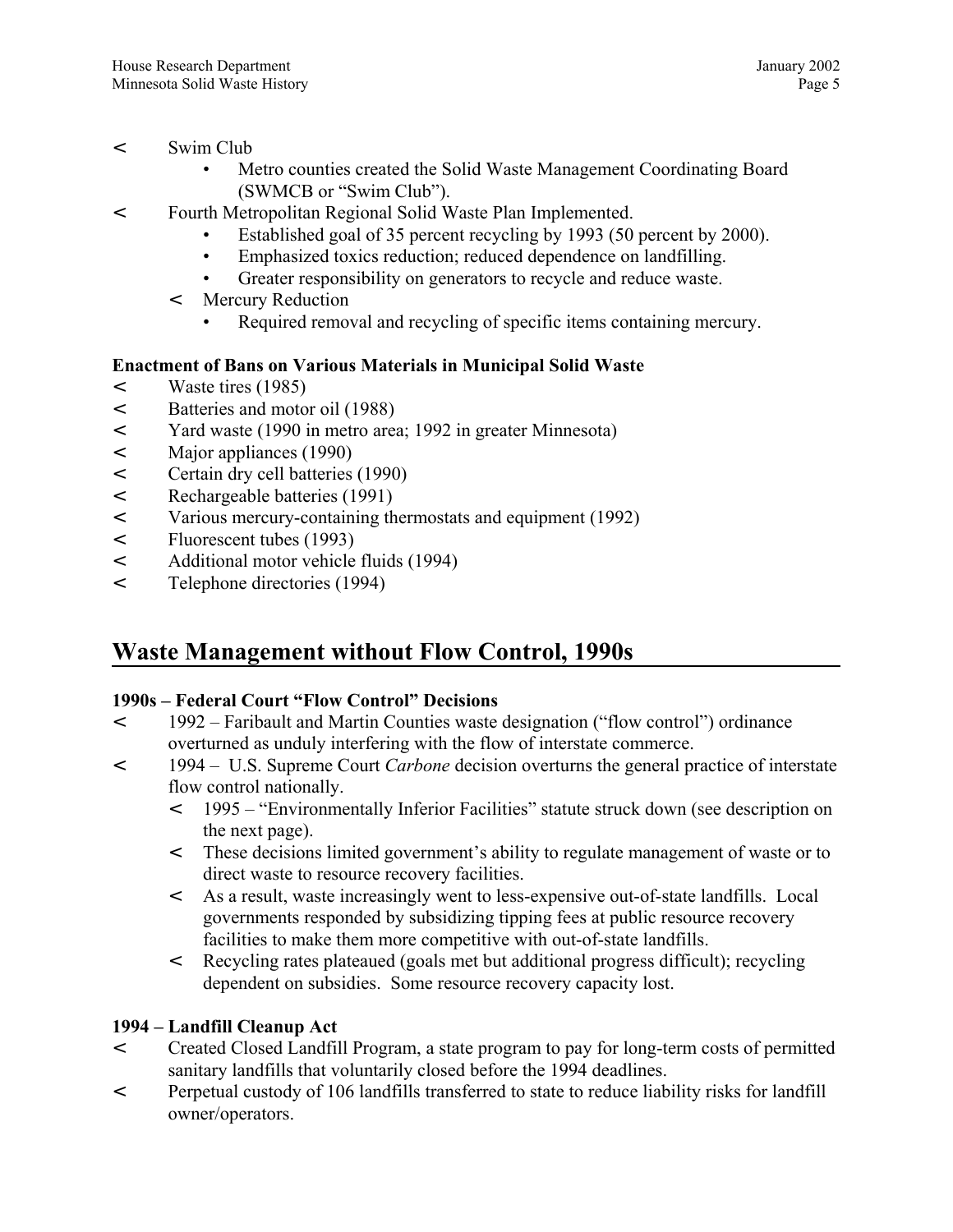- <span id="page-5-0"></span>< Of 135 sanitary MSW landfills permitted to operate in Minnesota, only 55 remained by 1990. Another significant portion of landfills closed after passage of Landfill Cleanup Act, leaving only 27 landfills operating in 1994. Twenty-two operating currently (17 public, five private).
- < Paid for through an increase in a garbage fee (the Solid Waste Generator Assessment) imposed on commercial/industrial customers, \$10 million from the Metropolitan Landfill Contingency Action Trust (MLCAT) fund, \$90 million in state general obligation bonds, and the expected recovery from landfill insurance policies.

### **1994 – Environmentally Inferior Facilities Act**

- < Placed a varying fee on mixed municipal solid waste.
	- Fee was roughly five times greater if the waste was deposited in a environmentally inferior facility (a facility lower on the waste management hierarchy than the waste management method chosen by the county), than if it was deposited in an environmentally superior facility (a facility at the same level or higher on the waste management hierarchy than the waste management method chosen by the county).
- < The Environmentally Inferior Facilities Act was struck down as unconstitutional.

### **1994 – Office of Environmental Assistance (OEA) Created**

- < Replaced Office of Waste Management.
- < Assumed Metropolitan Council's solid waste responsibilities.
- < OEA Director appointed by MPCA Commissioner.

### **1996 – Legislative Commission on Waste Management Abolished**

### **1997 – Fifth Metropolitan Regional Solid Waste Policy Plan Developed**

< Focused on sustainability issues, as well as waste and toxicity reduction

# **"Rising from the Ashes:" Planning for the Life After Flow Control**

### **1996-1998 – Waste Management Act Re-examined by the OEA**

- < Recommendations:
	- Set goal of zero waste.
	- Implement policies to increase product stewardship (defined as "encourag[ing] manufacturers and consumers to make decisions that maximize resource use, emphasizes resource conservation, and recognizes the true economic costs and benefits of product development, consumption and disposal").
	- Provide stable funding for resource recovery facilities.
	- Maintain county planning for solid waste management.
	- Provide environmental education.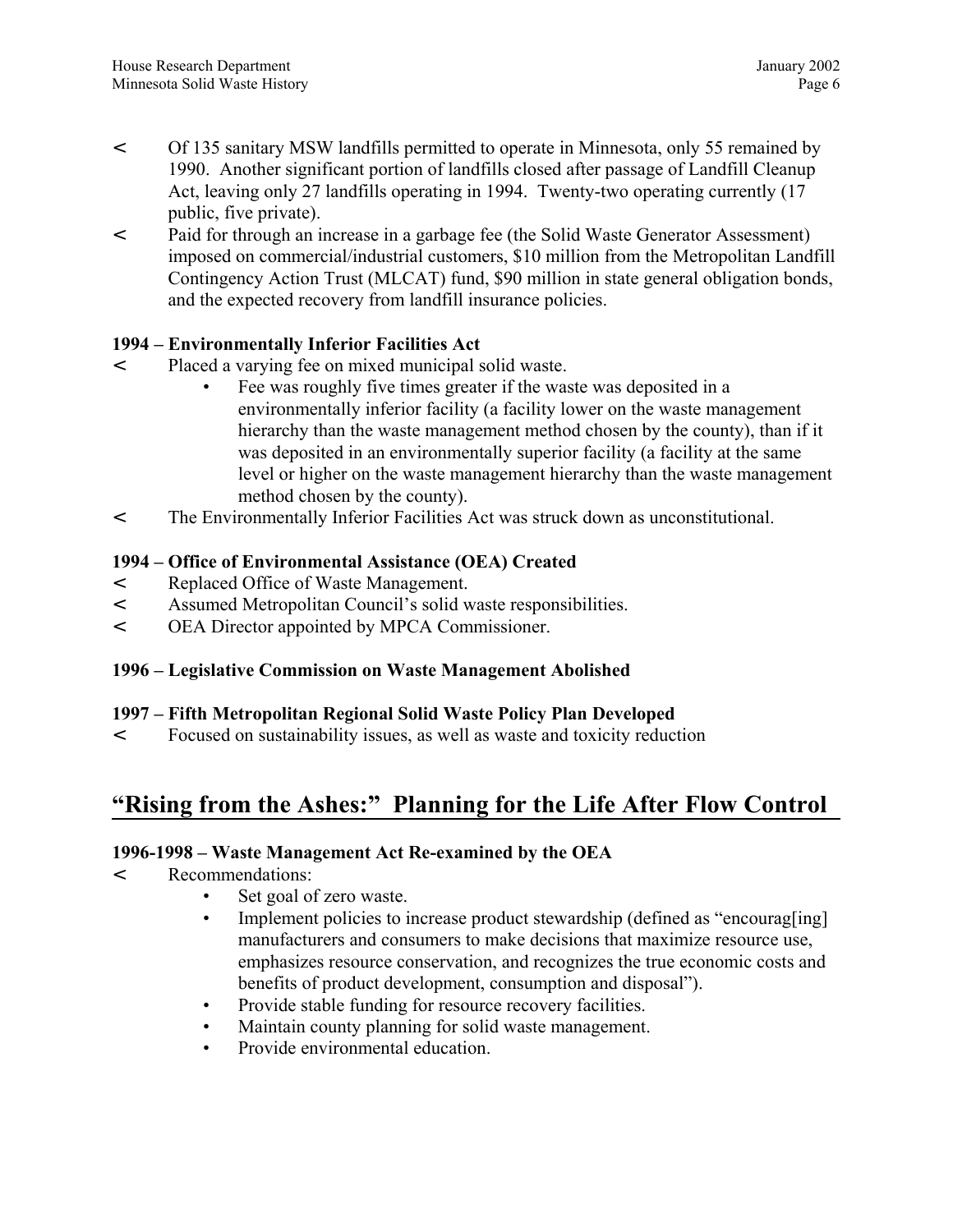#### **2000 – OEA Solid Waste Policy Report**

- < Proposed Strategies:
	- Transition from a waste management system to a resource efficient system.
	- Promote the benefits of an integrated waste system.
	- Increase sense of responsibility for Minnesota's environment.
	- Provide comprehensive environmental education.
	- Promote public entities and institutions as policy leaders.
- < Proposed policy initiatives:
	- Eliminate landfilling of unprocessed MSW by 2008.
	- Increase product stewardship.
	- Develop markets for recycled content and reusable materials.
	- Educate manufacturers, consumers, and generators.
	- Revise and update SCORE program.
	- Revise county solid waste planning.

### **2001 – OEA/Legislative Task Force Established**

- < Charged with developing recommendations for legislation for the 2002 legislative session.
	- Composed of: (1) consumers; (2) various waste management industry officials, including landfill owners, haulers, and recyclers; (3) local government officials; and (4) House and Senate environment committee members.

#### **2002 Policy Issues**

- < "Public Collection" Evaluation
	- Two metropolitan counties (Ramsey and Washington) are investigating and evaluating the possibility of organizing and providing for waste collection countywide.
	- These counties are exploring one of the legal exceptions to flow control law as its been developed by the courts—the potential for government entities to direct the flow of waste as a "market participant" (i.e., providing waste management services) rather than as a government regulator.
- < Waste Management Hierarchy Evaluation
	- The current hierarchy was enacted before the flow control decisions.
	- The key question is whether and how to revise the hierarchy in light of the limitation on government authority and the development of new waste management technologies and processes.
- < Other Issues
	- Ongoing discussion regarding the need for better information regarding the public cost of the current solid waste management system—the total amount of state, county, city and township taxes, fees, service charges, property tax additions.
	- Whether and how to increase recycling rates—recycling rates have plateaued, while the amount of waste produced per capita has increased.
	- Whether and how to amend the landfill certificate of need requirement, or to eliminate it altogether.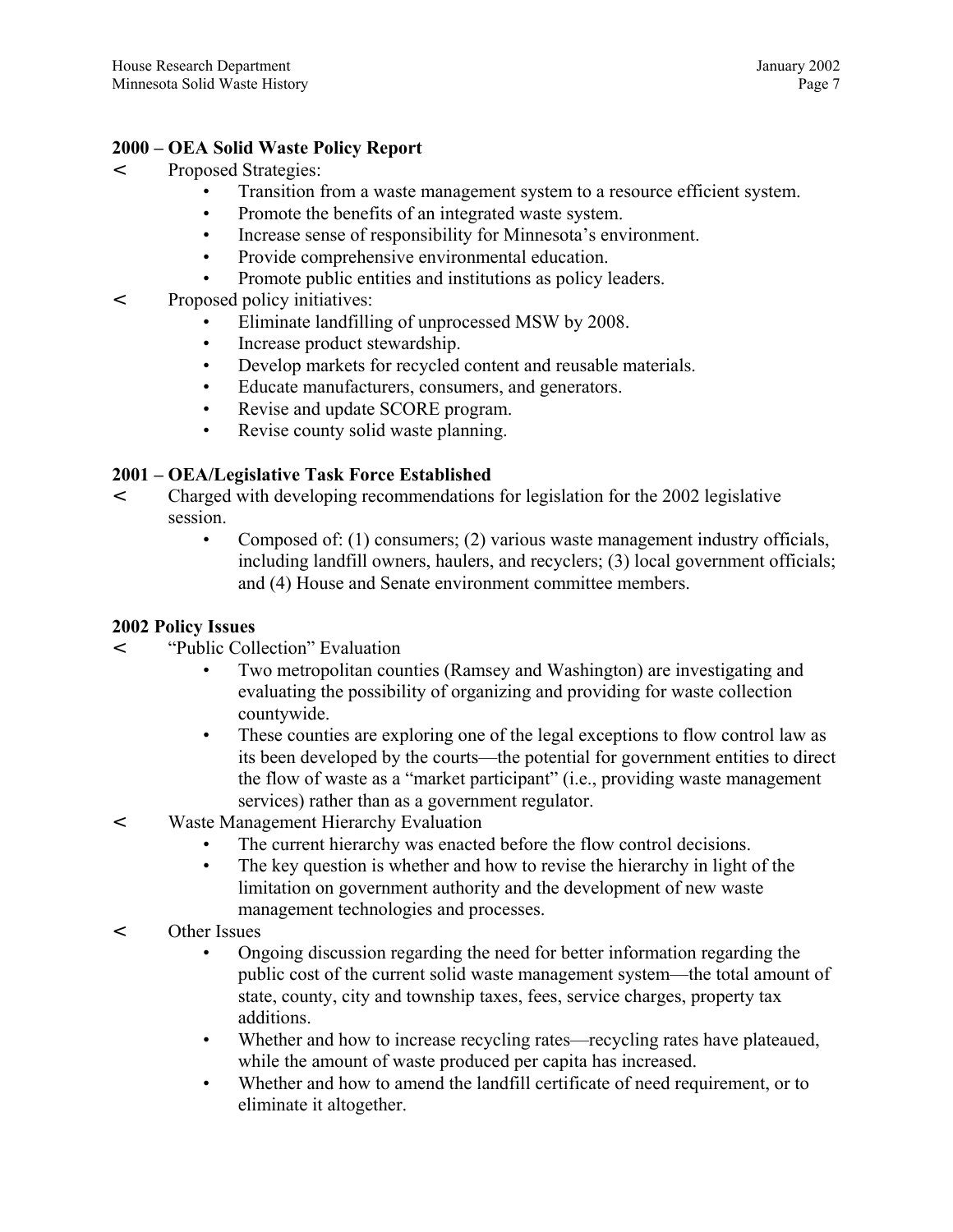<span id="page-7-0"></span>• Whether and how to revise the role of counties and other local units of government in solid waste planning and regulation.

# **History of Solid Waste Fees, Charges, and Taxes**

### **1971 – County Service Charge Authorized**

- < Authorized counties outside the metropolitan area to collect "just and reasonable rates and charges" on the value of property in the county, to pay for solid waste services provided by the county. [Minn. Stat. § 400.08.](http://www.revisor.leg.state.mn.us/stats/400/08.html)
- < Authorization expanded to metro area counties in 1986. [Minn. Stat. § 473.811.](http://www.revisor.leg.state.mn.us/stats/473/811.html)

# **1973 – Disposal Fee Imposed** (Minn. Stat. § 116F.072) (Repealed in 1974)

- < Imposed a fee of 15 cents per cubic yard on solid waste materials disposed of at a landfill or at certain incinerators.
- < Proceeds used by MPCA for recycling efforts.

# **1984 – County Solid Waste Fee Authority**

- < Counties authorized to impose a fee on landfills located within the county to provide funding for landfill abatement, postclosure care, and response actions and to mitigate the adverse affects of solid waste facilities. [Minn. Stat. § 115A.919.](http://www.revisor.leg.state.mn.us/stats/115A/919.html)
	- Fee in metro area limited initially to 25 cents per cubic yard (cap removed in 1988).
	- Waste residue from a recycling or resource recovery facility exempt from fee if one can demonstrate an 85 percent weight reduction in solid waste.
- < Amended in 1991 to allow a county to assess an additional fee per cubic yard on waste generated in another county.
	- Authorized a fee per cubic yard on construction debris.

### **1984 – Metropolitan Solid Waste Landfill Fee** [\(Minn. Stat. § 473.843\)](http://www.revisor.leg.state.mn.us/stats/473/843.html)

- < Imposed a fee of 50 cents per cubic yard on solid waste disposal in the metropolitan area (fee increased to \$2 per cubic yard in 1989).
	- A portion of the proceeds from the fee is deposited in the Metropolitan Landfill Contingency Action Trust (MLCAT) Fund to pay for closure, postclosure care, and response actions at solid waste facilities in the metropolitan area (initially set at 50 percent, reduced to 25 percent in 1989).
	- The remaining amount deposited in the Landfill Abatement Fund to reduce "to" the greatest extent feasible and prudent the need for and practice of land disposal of mixed municipal solid waste in metropolitan area."
	- Waste residue from a recycling or resource recovery facility exempt from fee if one can demonstrate an 85 percent weight reduction in solid waste.

# **1984 – City or Town Solid Waste Fee Authority** [\(Minn. Stat. § 115A.921\)](http://www.revisor.leg.state.mn.us/stats/115A/921.html)

< Cities and towns were authorized to impose a fee on landfills within the city or town.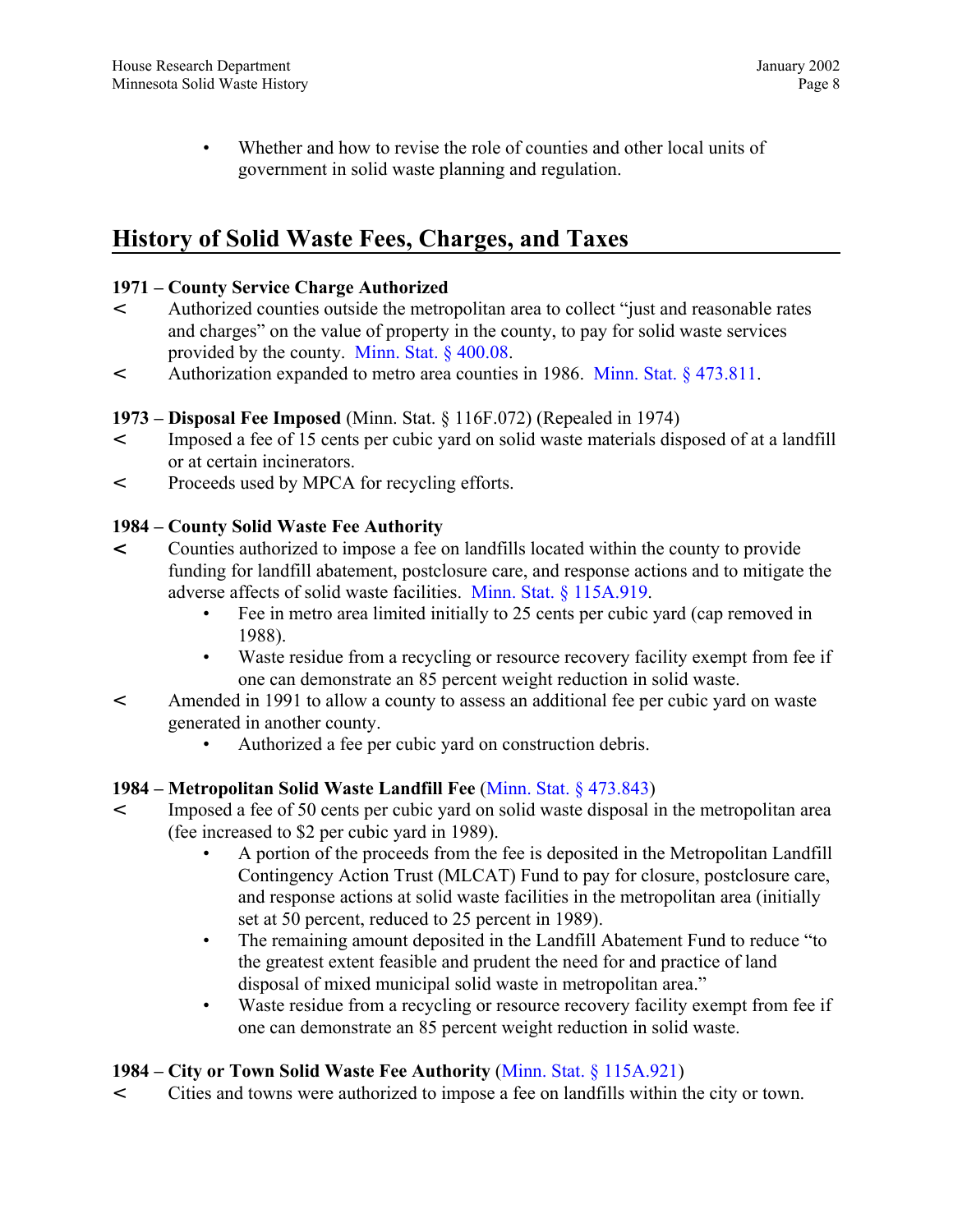- Initially, fee was not to exceed 15 cents per cubic yard; increased to 35 cents in 1988, and \$1 in 1989.
- < In 1991, fee authority expanded to include a fee of 50 cents per cubic yard on construction debris.

#### **1989 – SCORE Sales Tax** (Minn. Stat. § 297A.45 (repealed in 1997))

- < Applied the state sales tax (6 percent) to waste management services, deposited in the general fund. Although the SCORE tax revenues were (and are) not deducted for any particular purpose, the legislature appropriated money from the general fund to the OWM for its solid waste and recycling activities and to make SCORE grants to counties to offset their costs of implementing and administering recycling programs.
- < Amount of the tax increased to 6.5 percent in 1994.
	- < Combined with the Solid Waste Generator Assessment in 1997 to create the Solid Waste Management Tax in 1997.

#### **1989 – Greater Minnesota Landfill Cleanup Fee** [\(Minn. Stat. § 115A.923\)](http://www.revisor.leg.state.mn.us/stats/115A/923.html)

- < Imposed a fee of \$2 per cubic yard. Initially this was allocated as follows:
	- 75 percent goes to the Greater Minnesota Landfill Maintenance Fund; and
	- The remaining 25 percent to the Greater Minnesota Landfill Contingency Action Trust Fund.
- < Amended to require a fee to be paid to the county that hosts a landfill to be used for the same purposes as the county solid waste fee authority.

### **1993 – Solid Waste Generator Assessment (SWGA)**

(Minn. Stat. § 116.07, subd. 10 (repealed in 1997))

- < Transformed a temporary fee for the inspection and evaluation of landfills passed in 1992 (one year, 20 cents per cubic yard) into a permanent fee (\$2 per residential household, 12 cents per loose cubic yard for commercial/industrial customers) for continuation of landfill assessments and to pay for groundwater and solid waste regulatory activities of the MPCA.
- < In 1994, the SWGA was increased to 60 cents per loose cubic yard for commercial/industrial customers to partially pay for the costs of the 1994 Landfill Cleanup Act.
- < SWGA and the SCORE sales tax were eliminated in 1997 and the Solid Waste Management Tax was created.

#### **1997 – Solid Waste Management Tax** [\(Minn. Stat., ch. 297H\)](http://www.revisor.leg.state.mn.us/stats/297H/)

- < Created the Solid Waste Management Tax (replacing both SWGA and the SCORE sales tax).
	- < Established as a revenue-neutral sales tax of 9.75 percent on residential MSW services and 17 percent on nonresidential MSW services. Non-MSW waste, such as construction and demolition debris, is taxed at 60 cents per loose cubic yard.